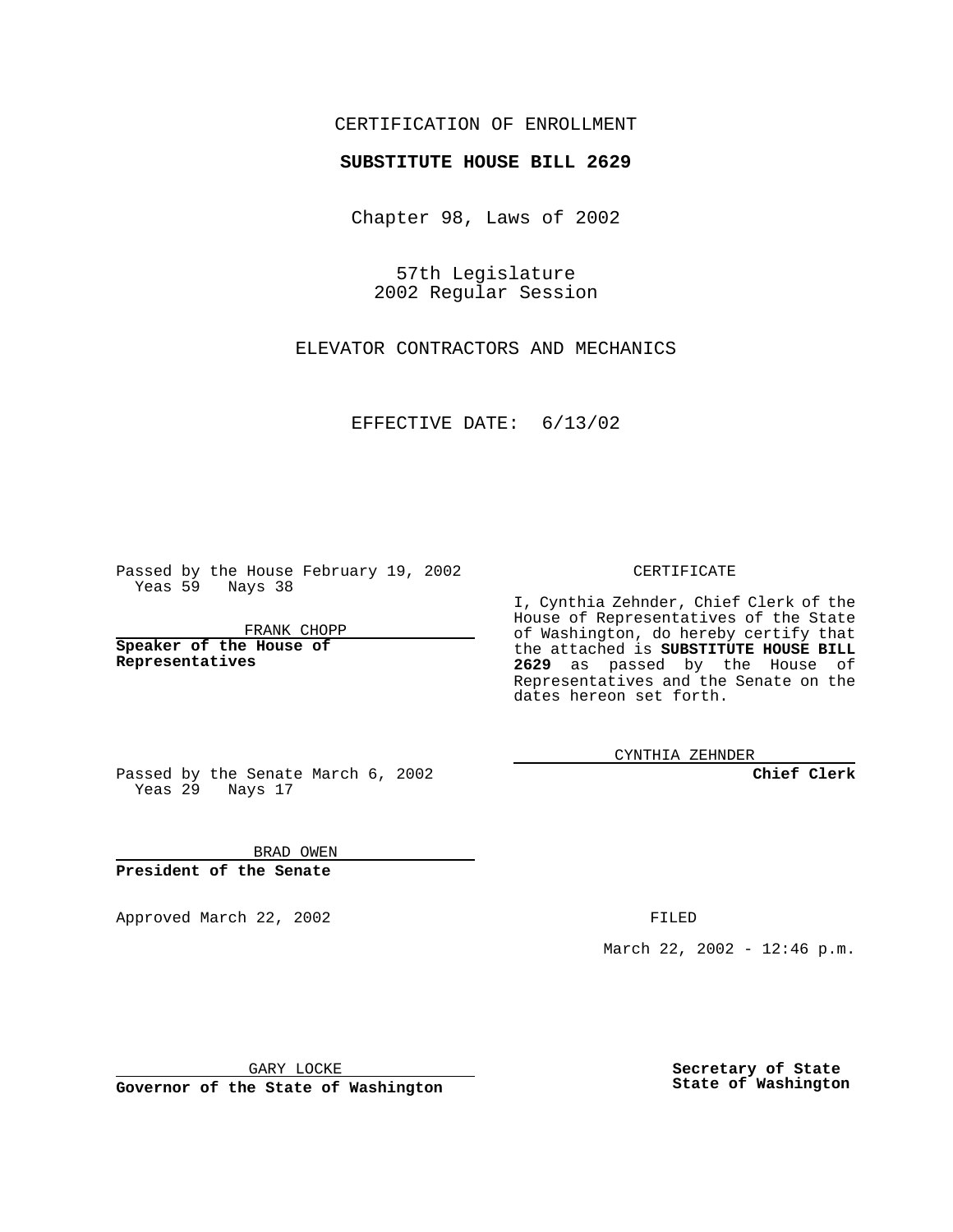## **SUBSTITUTE HOUSE BILL 2629** \_\_\_\_\_\_\_\_\_\_\_\_\_\_\_\_\_\_\_\_\_\_\_\_\_\_\_\_\_\_\_\_\_\_\_\_\_\_\_\_\_\_\_\_\_\_\_

\_\_\_\_\_\_\_\_\_\_\_\_\_\_\_\_\_\_\_\_\_\_\_\_\_\_\_\_\_\_\_\_\_\_\_\_\_\_\_\_\_\_\_\_\_\_\_

Passed Legislature - 2002 Regular Session

**State of Washington 57th Legislature 2002 Regular Session**

**By** House Committee on Commerce & Labor (originally sponsored by Representatives Wood, Conway, Kenney, Dickerson and Lysen)

Read first time 02/08/2002. Referred to Committee on .

 AN ACT Relating to licensing elevator contractors and mechanics; amending RCW 70.87.010, 70.87.020, 70.87.030, 70.87.050, 70.87.100, 70.87.125, 70.87.145, 70.87.170, and 70.87.180; adding new sections to chapter 70.87 RCW; and prescribing penalties.

5 BE IT ENACTED BY THE LEGISLATURE OF THE STATE OF WASHINGTON:

6 **Sec. 1.** RCW 70.87.010 and 1998 c 137 s 1 are each amended to read 7 as follows:

8 For the purposes of this chapter, except where a different 9 interpretation is required by the context:

10 (1) "Owner" means any person having title to or control of a 11 conveyance, as guardian, trustee, lessee, or otherwise;

12 (2) "Conveyance" means an elevator, escalator, dumbwaiter, belt 13 manlift, automobile parking elevator, moving walk, and other elevating 14 devices, as defined in this section;

15 (3) "Existing installations" means ((all conveyances for which 16 p<del>lans were completed and accepted by the owner, or for which the plans</del> 17 and specifications have been filed with and approved by the department 18 before June 13, 1963, and work on the erection of which was begun not 19 more than twelve months thereafter)) an installation defined as an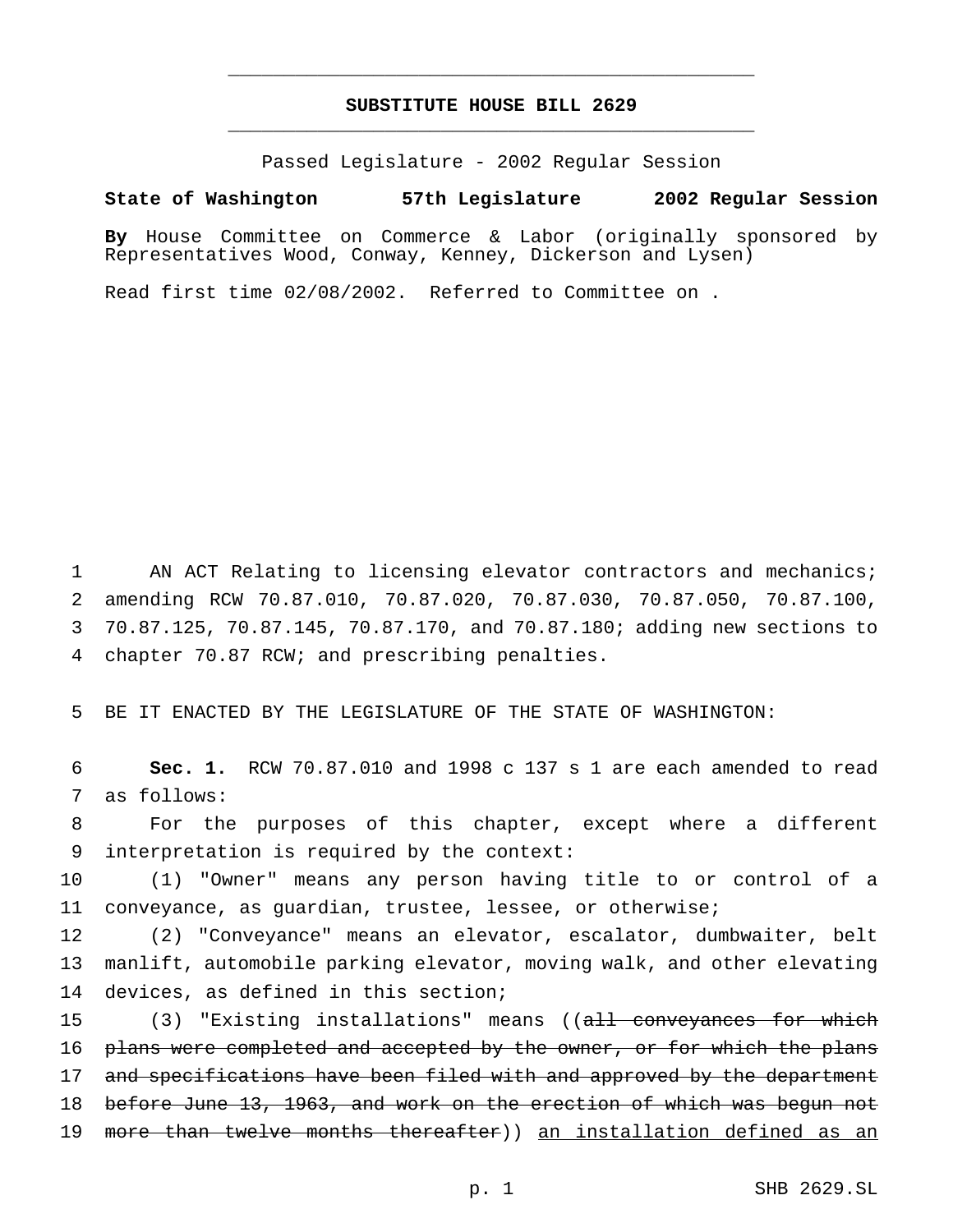"installation, existing" in this chapter or in rules adopted under this chapter;

 (4) "Elevator" means a hoisting or lowering machine equipped with a car or platform that moves in guides and serves two or more floors or landings of a building or structure;

 (a) "Passenger elevator" means an elevator (i) on which passengers are permitted to ride and (ii) that may be used to carry freight or materials when the load carried does not exceed the capacity of the elevator;

 (b) "Freight elevator" means an elevator (i) used primarily for carrying freight and (ii) on which only the operator, the persons necessary for loading and unloading, and other employees approved by 13 the department are permitted to ride;

 (c) "Sidewalk elevator" means a freight elevator that: (i) Operates between a sidewalk or other area outside the building and floor levels inside the building below the outside area, (ii) has no landing opening into the building at its upper limit of travel, and (iii) is not used to carry automobiles;

 (d) "Hand elevator" means an elevator utilizing manual energy to move the car;

 (e) "Inclined elevator" means an elevator that travels at an angle 22 of inclination of seventy degrees or less from the horizontal;

 (f) "Multideck elevator" means an elevator having two or more compartments located one immediately above the other;

 (g) "Observation elevator" means an elevator designed to permit exterior viewing by passengers while the car is traveling;

 (h) "Power elevator" means an elevator utilizing energy other than 28 gravitational or manual to move the car;

 (i) "Electric elevator" means an elevator where the energy is applied by means of an electric driving machine;

 (j) "Hydraulic elevator" means an elevator where the energy is applied by means of a liquid under pressure in a cylinder equipped with a plunger or piston;

 (k) "Direct-plunger hydraulic elevator" means a hydraulic elevator having a plunger or cylinder directly attached to the car frame or platform;

 (l) "Electro-hydraulic elevator" means a direct-plunger elevator where liquid is pumped under pressure directly into the cylinder by a pump driven by an electric motor;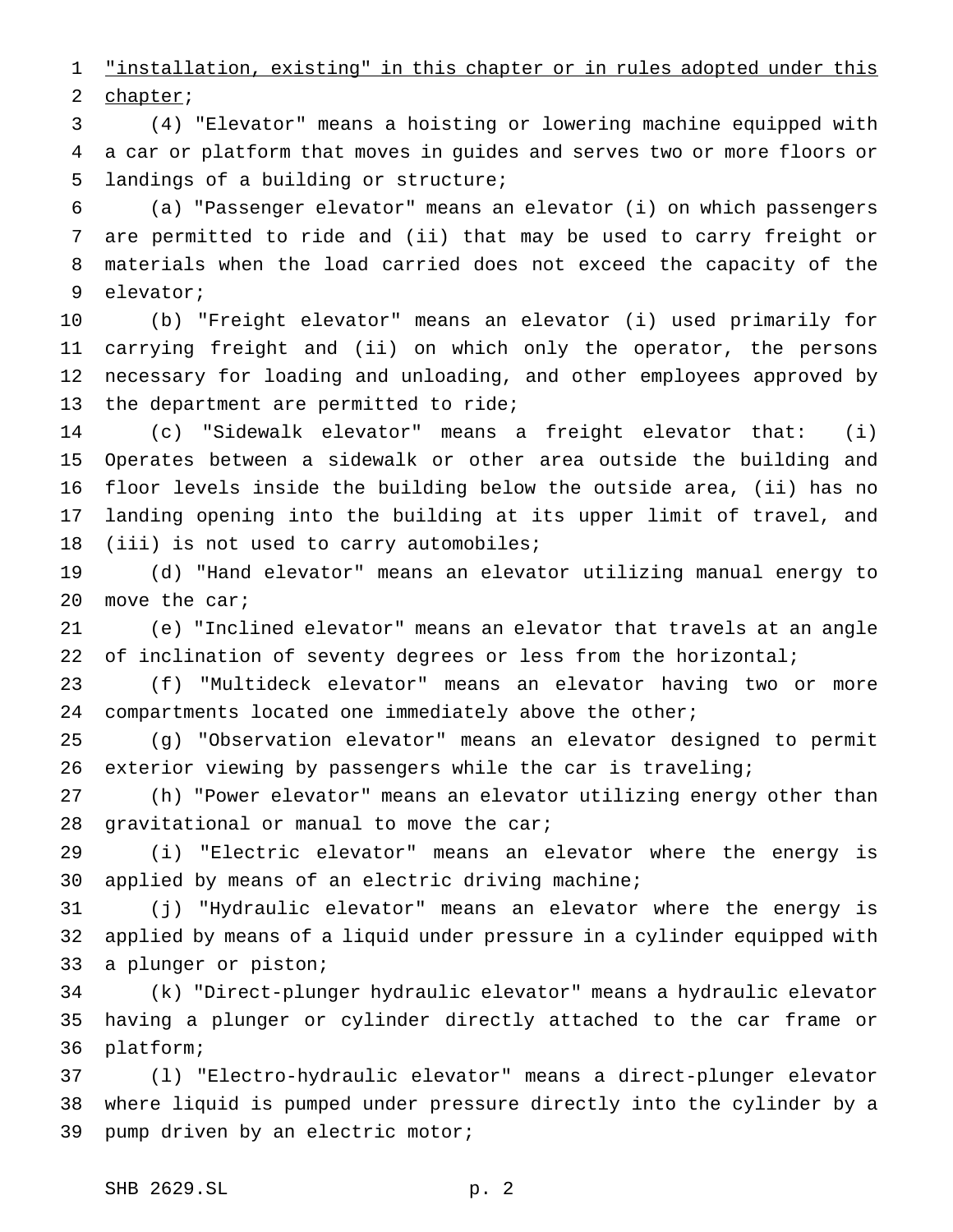(m) "Maintained-pressure hydraulic elevator" means a direct-plunger elevator where liquid under pressure is available at all times for transfer into the cylinder;

 (n) "Roped hydraulic elevator" means a hydraulic elevator having its plunger or piston connected to the car with wire ropes or indirectly coupled to the car by means of wire ropes and sheaves;

 (o) "Rack and pinion elevator" means a power elevator, with or without a counterweight, that is supported, raised, and lowered by a motor or motors that drive a pinion or pinions on a stationary rack mounted in the hoistway;

 (p) "Screw column elevator" means a power elevator having an uncounterweighted car that is supported, raised, and lowered by means of a screw thread;

 (q) "Rooftop elevator" means a power passenger or freight elevator that operates between a landing at roof level and one landing below and opens onto the exterior roof level of a building through a horizontal opening;

 (r) "Special purpose personnel elevator" means an elevator that is limited in size, capacity, and speed, and permanently installed in structures such as grain elevators, radio antenna, bridge towers, underground facilities, dams, power plants, and similar structures to provide vertical transportation of authorized personnel and their tools and equipment only;

 (s) "Workmen's construction elevator" means an elevator that is not part of the permanent structure of a building and is used to raise and lower workers and other persons connected with, or related to, the building project;

 (t) "Boat launching elevator" means an elevator, as defined by subsections (2) and (4) of this section, that serves a boat launching structure and a beach or water surface and is used for the carrying or handling of boats in which people ride;

 (u) "Limited-use/limited-application elevator" means a power passenger elevator where the use and application is limited by size, capacity, speed, and rise, intended principally to provide vertical transportation for people with physical disabilities;

 (5) "Escalator" means a power-driven, inclined, continuous stairway used for raising and lowering passengers;

 (6) "Dumbwaiter" means a hoisting and lowering mechanism equipped with a car (a) that moves in guides in a substantially vertical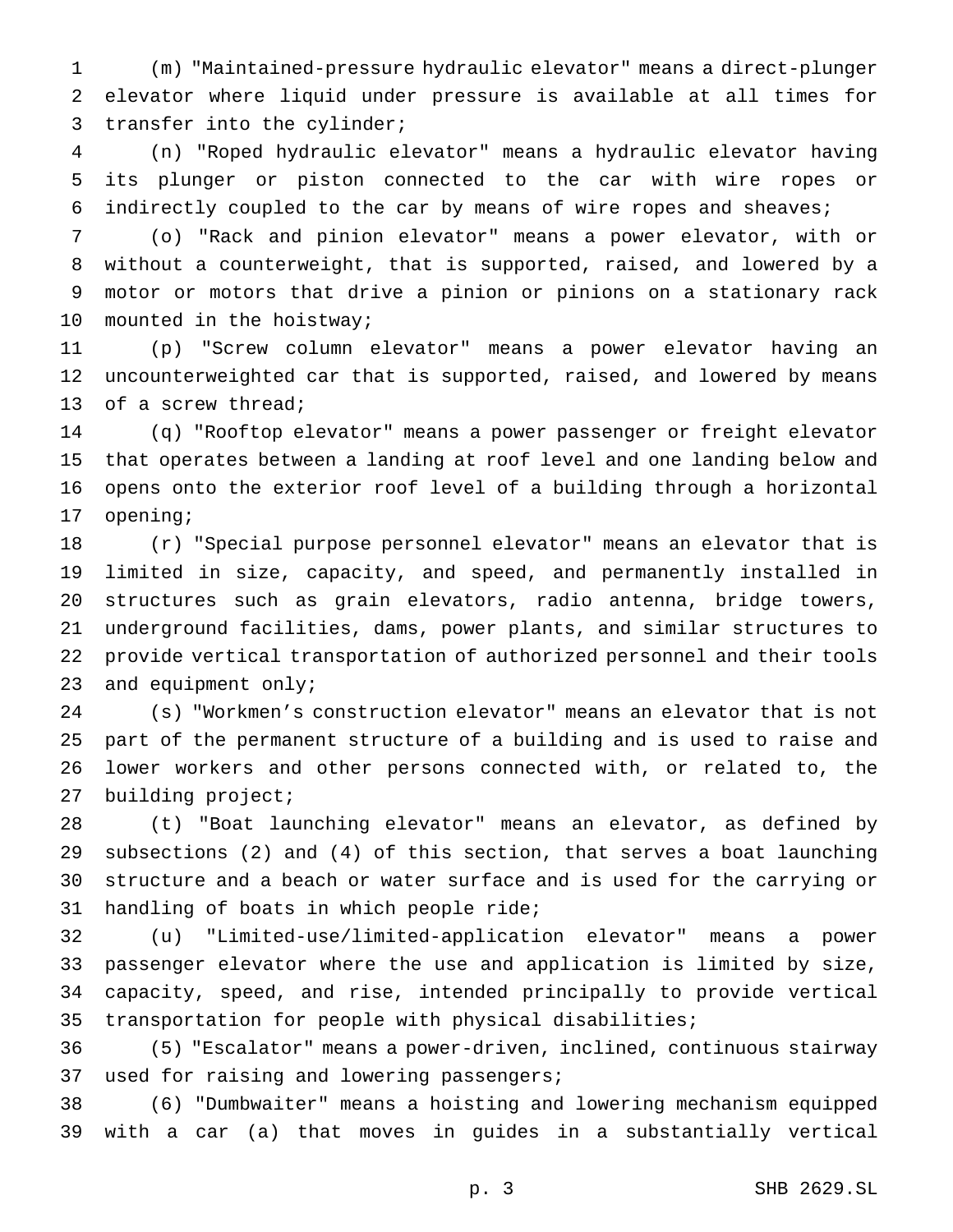direction, (b) the floor area of which does not exceed nine square feet, (c) the inside height of which does not exceed four feet, (d) the capacity of which does not exceed five hundred pounds, and (e) that is used exclusively for carrying materials;

 (7) "Automobile parking elevator" means an elevator: (a) Located in either a stationary or horizontally moving hoistway; (b) used exclusively for parking automobiles where, during the parking process, each automobile is moved either under its own power or by means of a power-driven transfer device onto and off the elevator directly into parking spaces or cubicles in line with the elevator; and (c) in which no persons are normally stationed on any level except the receiving level;

 (8) "Moving walk" means a passenger carrying device (a) on which passengers stand or walk and (b) on which the passenger carrying surface remains parallel to its direction of motion;

 (9) "Belt manlift" means a power driven endless belt provided with steps or platforms and a hand hold for the transportation of personnel from floor to floor;

(10) "Department" means the department of labor and industries;

 (11) "Director" means the director of the department or his or her representative;

 (12) "Inspector" means an elevator inspector of the department or an elevator inspector of a municipality having in effect an elevator ordinance pursuant to RCW 70.87.200;

 (13) "Permit" means a permit issued by the department to construct, 26 install, or operate a conveyance;

 (14) "Person" means this state, a political subdivision, any public or private corporation, any firm, or any other entity as well as an individual;

 (15) "One-man capacity manlift" means a single passenger, hand- powered counterweighted device, or electric-powered device, that travels vertically in guides and serves two or more landings;

 (16) "Private residence conveyance" means a conveyance installed in or on the premises of a single-family dwelling and operated for transporting persons or property from one elevation to another;

 (17) "Material hoist" means a hoist that is not a part of a permanent structure used to raise or lower materials during construction, alteration, or demolition. It is not applicable to the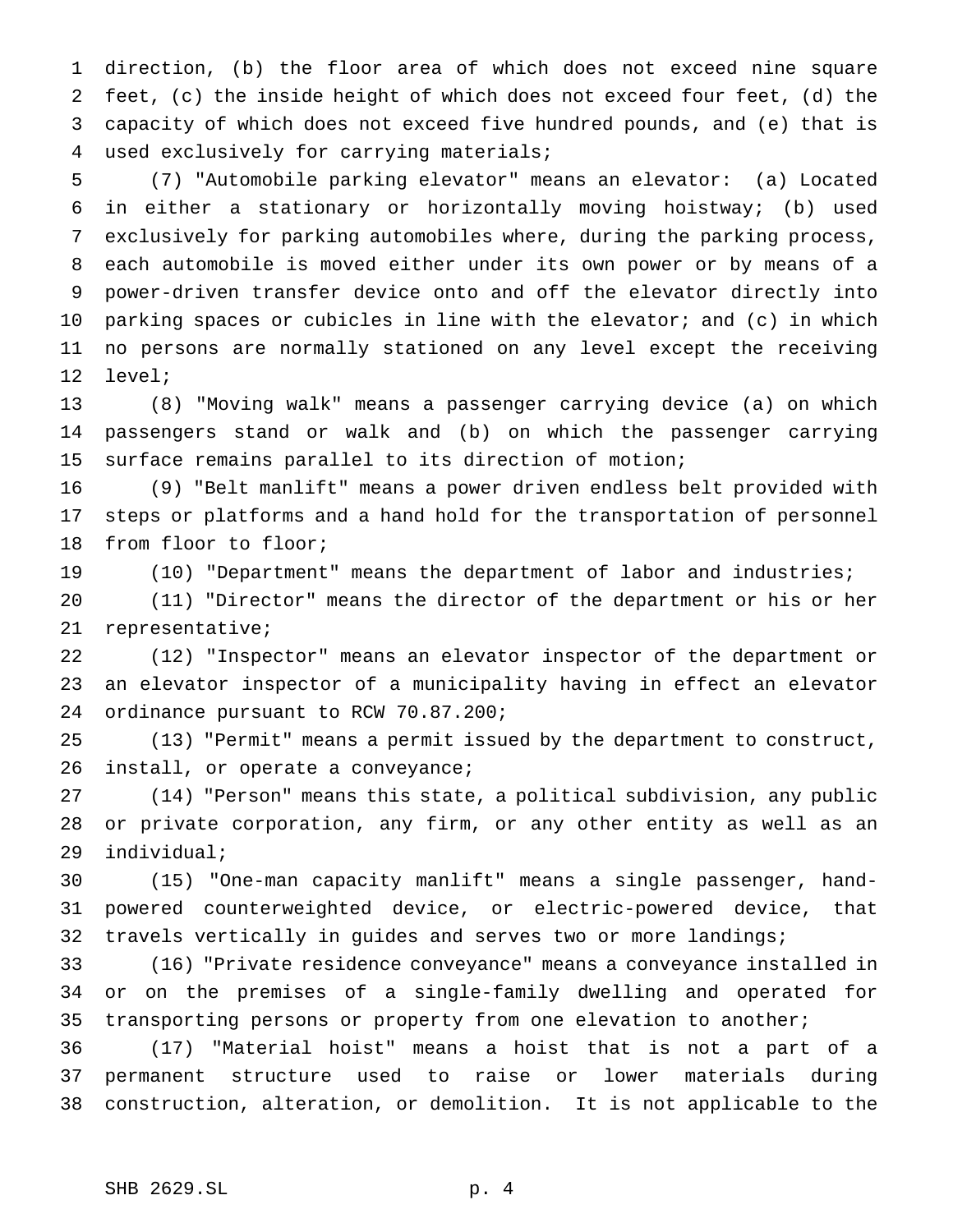temporary use of permanently installed personnel elevators as material 2  $((hoist[s]))$  hoists;

 (18) "Material lift" means a lift that (a) is permanently installed, (b) is comprised of a car or platform that moves in guides, (c) serves two or more floors or landings, (d) travels in a vertical or inclined position, (e) is an isolated, self-contained lift, (f) is not part of a conveying system, and (g) is installed in a commercial or industrial area not accessible to the general public or intended to be operated by the general public;

 (19) "Casket lift" means a lift that (a) is installed at a mortuary, (b) is designed exclusively for carrying of caskets, (c) moves in guides in a basically vertical direction, and (d) serves two 13 or more floors or landings;

 (20) "Wheelchair lift" means a lift that travels in a vertical or inclined direction and is designed for use by physically handicapped persons;

 (21) "Stairway chair lift" means a lift that travels in a basically inclined direction and is designed for use by physically handicapped persons;

 (22) "Personnel hoist" means a hoist that is not a part of a permanent structure, is installed inside or outside buildings during construction, alteration, or demolition, and used to raise or lower workers and other persons connected with, or related to, the building 24 project. The hoist may also be used for transportation of materials $i$  (23) "Advisory committee" means the elevator advisory committee as 26 described in this chapter;

 (24) "Elevator helper/apprentice" means a person who works under the general direction of a licensed elevator mechanic. A license is 29 not required to be an elevator helper/apprentice;

 (25) "Elevator mechanic" means any person who possesses an elevator mechanic license in accordance with this chapter and who is engaged in erecting, constructing, installing, altering, serving, repairing, or 33 maintaining elevators or related conveyances covered by this chapter; (26) "License" means a written license, duly issued by the department, authorizing a person, firm, or company to carry on the business of erecting, constructing, installing, altering, servicing, 37 repairing, or maintaining elevators or related conveyances covered by 38 this chapter;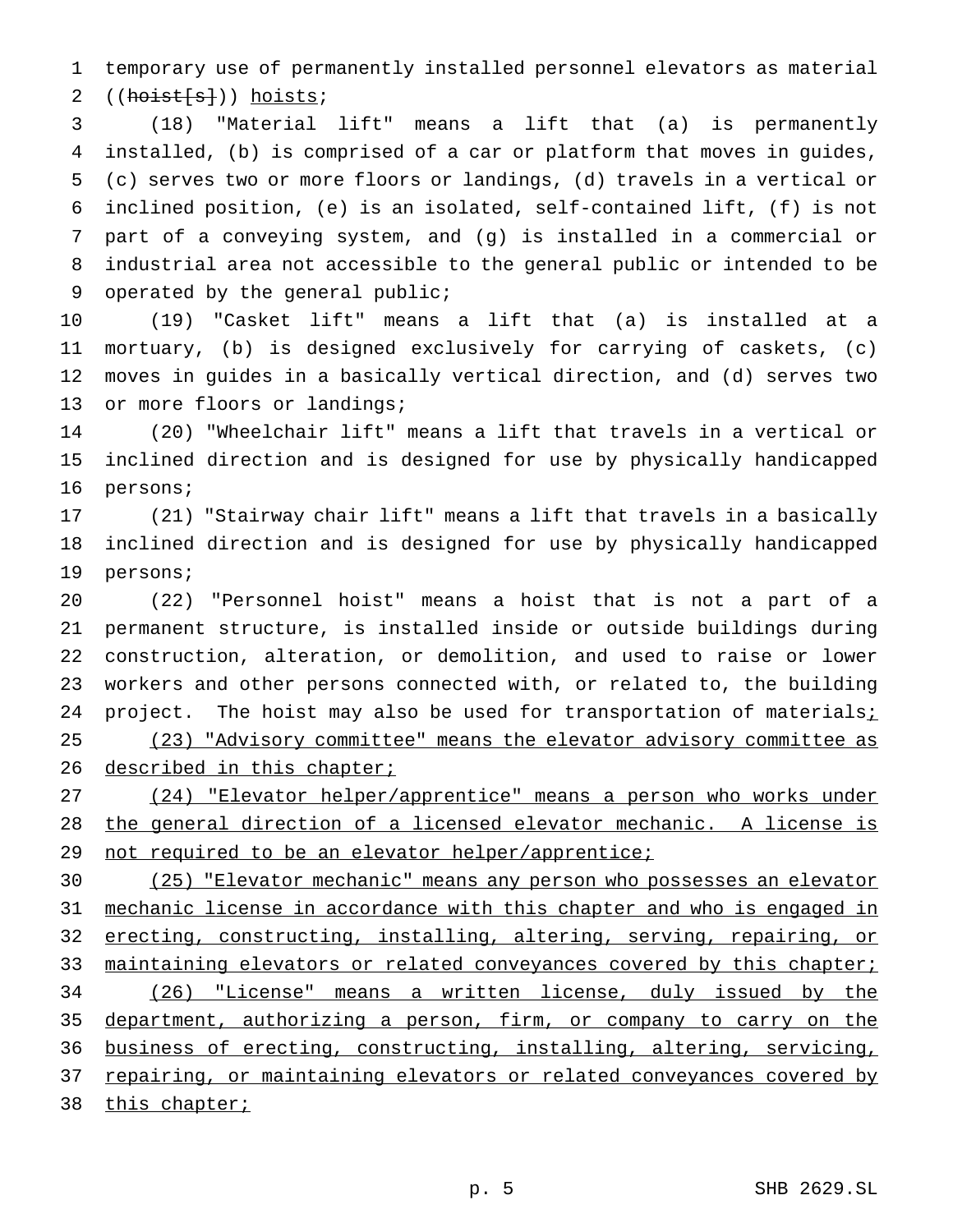1 (27) "Elevator contractor license" means a license that is issued 2 to an elevator contractor who has met the qualification requirements 3 established in section 12 of this act;

4 (28) "Elevator mechanic license" means a license that is issued to 5 a person who has met the qualification requirements established in 6 section 12 of this act;

7 (29) "Licensee" means the elevator mechanic or elevator contractor.

8 **Sec. 2.** RCW 70.87.020 and 1983 c 123 s 2 are each amended to read 9 as follows:

10 (1) The purpose of this chapter is to provide for safety of life 11 and limb, to promote safety awareness, and to ensure the safe, design, 12 mechanical and electrical operation, erection, installation, 13 alteration, maintenance, inspection, and repair of conveyances, and all 14 such operation, erection, installation, alteration, inspection, and 15 repair subject to the provisions of this chapter shall be reasonably 16 safe to persons and property and in conformity with the provisions of 17 this chapter and the applicable statutes of the state of Washington, 18 and all orders, and rules((, and regulations)) of the department. The 19 use of unsafe and defective lifting devices imposes a substantial 20 probability of serious and preventable injury to employees and the 21 public exposed to unsafe conditions. The prevention of these injuries 22 and protection of employees and the public from unsafe conditions is in 23 the best interest of the people of this state. Elevator personnel 24 performing work covered by this chapter must, by documented training or 25 experience or both, be familiar with the operation and safety functions 26 of the components and equipment. Training and experience must include, 27 but not be limited to, recognizing the safety hazards and performing 28 the procedures to which they are assigned in conformance with the 29 requirements of the chapter. This chapter establishes the minimum 30 standards for elevator personnel.

31 (2) This chapter is not intended to prevent the use of systems, 32 methods, or devices of equivalent or superior quality, strength, fire 33 resistance, code effectiveness, durability, and safety to those 34 required by this chapter, provided that there is technical 35 documentation to demonstrate the equivalency of the system, method, or 36 device, as prescribed in this chapter and the rules adopted under this 37 chapter.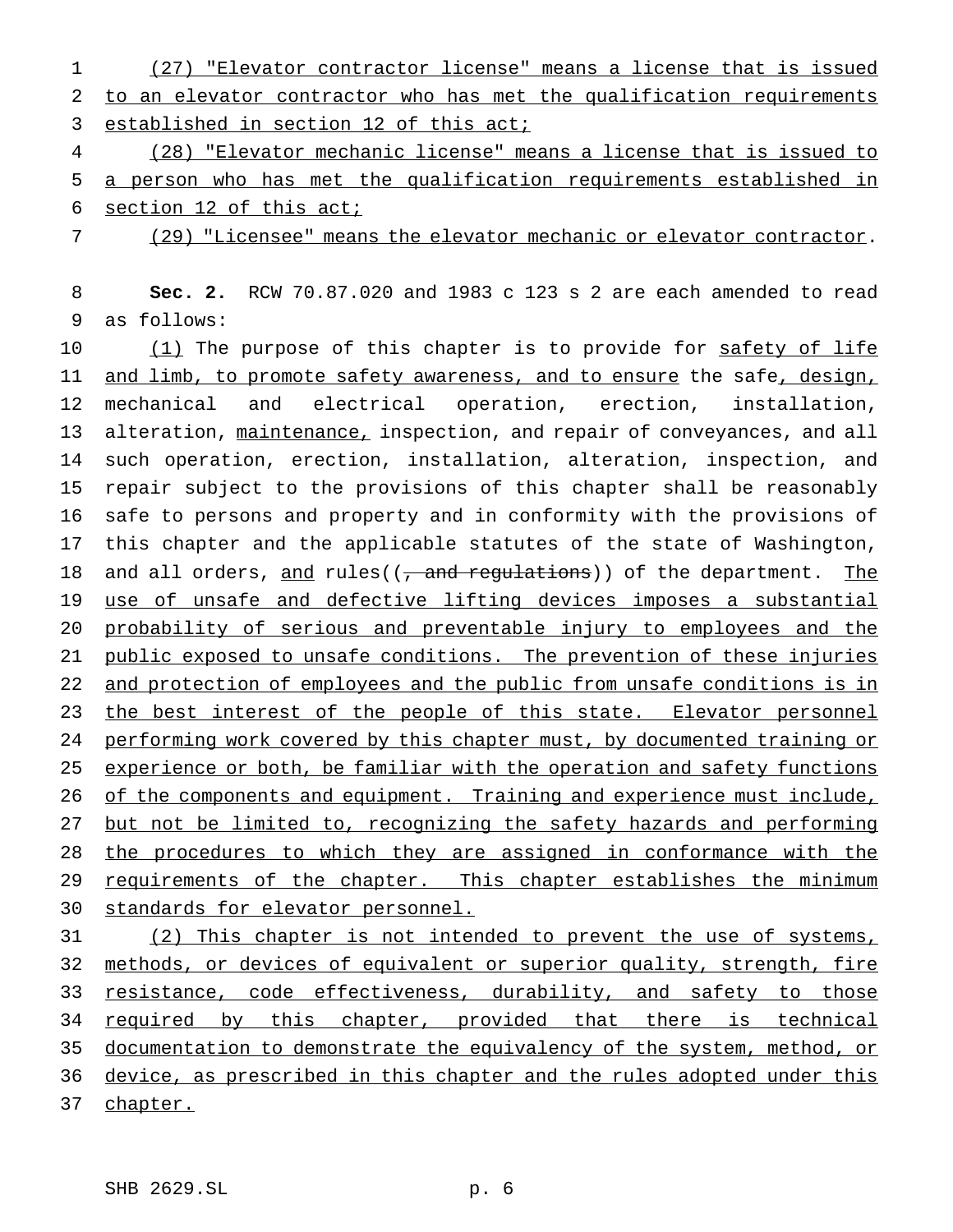(3) In any suit for damages allegedly caused by a failure or malfunction of the conveyance, conformity with the rules of the department is prima facie evidence that the operation, erection, installation, alteration, maintenance, inspection, and repair of the conveyance is reasonably safe to persons and property.

 **Sec. 3.** RCW 70.87.030 and 1998 c 137 s 2 are each amended to read as follows:

 The department shall adopt rules governing the mechanical and electrical operation, erection, installation, alterations, inspection, acceptance tests, and repair of conveyances that are necessary and appropriate and shall also adopt minimum standards governing existing installations. In the execution of this rule-making power and before the adoption of rules, the department shall consider the rules for the safe mechanical operation, erection, installation, alteration, inspection, and repair of conveyances, including the American National Standards Institute Safety Code for Personnel and Material Hoists, the American Society of Mechanical Engineers Safety Code for Elevators, Dumbwaiters, and Escalators, and any amendatory or supplemental provisions thereto. The department by rule shall establish a schedule of fees to pay the costs incurred by the department for the work related to administration and enforcement of this chapter. Nothing in this chapter limits the authority of the department to prescribe or enforce general or special safety orders as provided by law.

24 The department may consult with: Engineering authorities and 25 organizations concerned with standard safety codes; rules and regulations governing the operation, maintenance, servicing, 27 construction, alteration, installation, and/or inspection of elevators, 28 dumbwaiters, and escalators, etcetera; and the qualifications that are 29 adequate, reasonable, and necessary for the elevator mechanic, 30 contractor, and inspector.

 **Sec. 4.** RCW 70.87.050 and 1983 c 123 s 5 are each amended to read as follows:

 The operation, erection, installation, alteration, maintenance, inspection, and repair of any conveyance located in, or used in connection with, any building owned by the state, a county, or a political subdivision, other than those located within and owned by a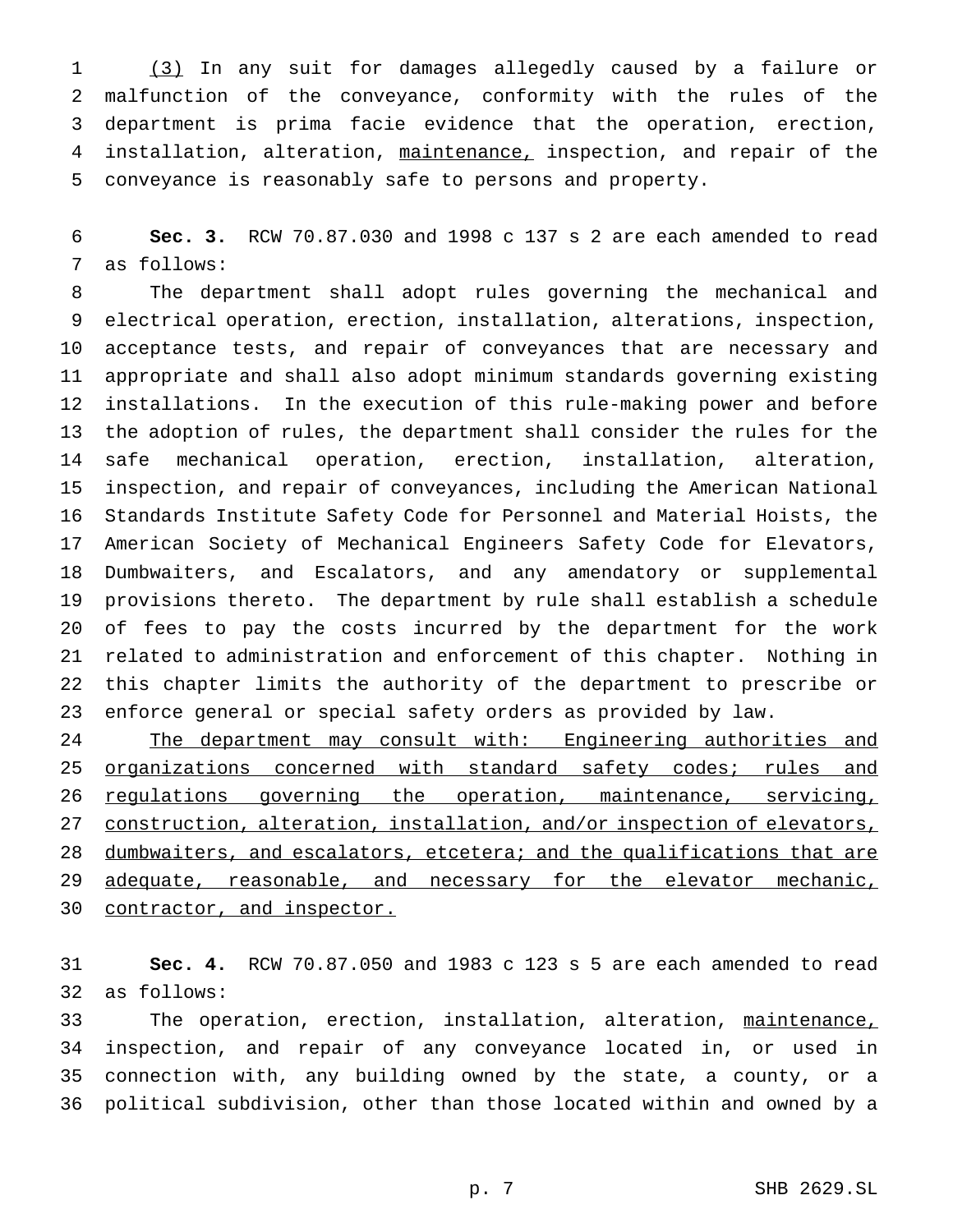city having an elevator code, shall be under the jurisdiction of the department.

 **Sec. 5.** RCW 70.87.100 and 1983 c 123 s 11 are each amended to read as follows:

 (1) All new conveyance installations, relocations, or alterations must be performed by a person, firm, or company to which a license to install, relocate, or alter conveyances has been issued.

 (2) The person or firm installing, relocating, or altering a 9 conveyance shall notify the department ((in writing, at least seven 10 days)) before completion of the work, and shall subject the new, moved, or altered portions of the conveyance to the acceptance tests.

 $((+2))$  (3) All new, altered, or relocated conveyances for which a permit has been issued, shall be inspected for compliance with the requirements of this chapter by an authorized representative of the department. The authorized representative shall also witness the test specified.

 **Sec. 6.** RCW 70.87.125 and 1983 c 123 s 10 are each amended to read as follows:

19 (1) A license issued under this chapter may be suspended, revoked, 20 or subject to civil penalty by the department upon verification that any one or more of the following reasons exist:

22 (a) Any false statement as to a material matter in the application; (b) Fraud, misrepresentation, or bribery in securing a license;

24 (c) Failure to notify the department and the owner or lessee of an elevator or related mechanisms of any condition not in compliance with

26 this chapter; and

(d) A violation of any provisions of this chapter.

28  $(2)$  The department may suspend or revoke a permit if:

 (a) The permit was obtained through fraud or by error if, in the absence of error, the department would not have issued the permit;

 (b) The conveyance for which the permit was issued has not been constructed, installed, maintained, or repaired in accordance with the requirements of this chapter; or

(c) The conveyance has become unsafe.

35 ( $(\frac{1}{2})$ ) (3) The department shall notify in writing the owner, 36 licensee, or person installing the conveyance, of its action and the reason for the action. The department shall send the notice by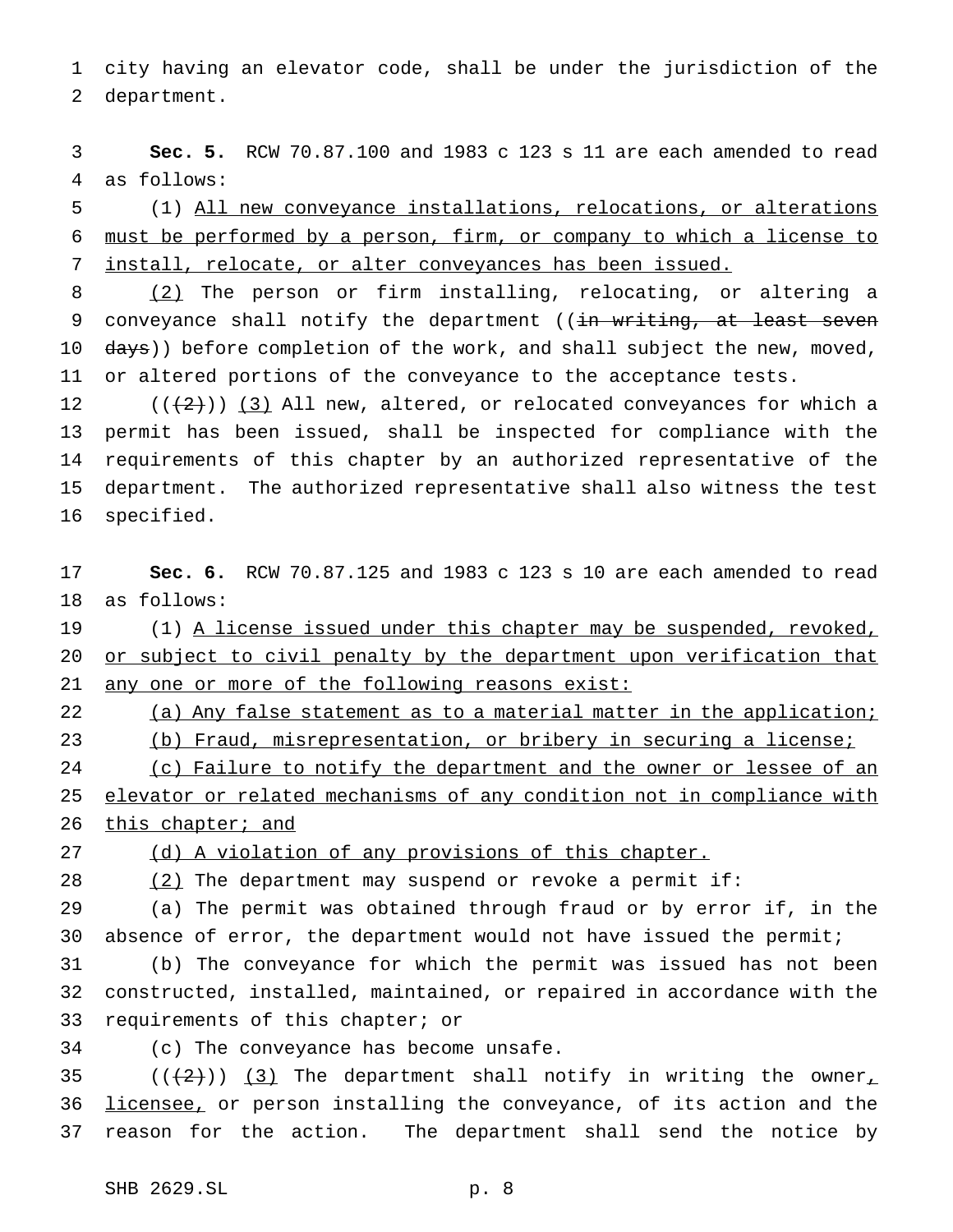certified mail to the last known address of the owner or person. The notice shall inform the owner or person that a hearing may be requested pursuant to RCW 70.87.170.

 (( $\left(\frac{4}{3}\right)$ ) ( $4$ )(a) If the department has suspended or revoked a permit 5 or license because of fraud or error, and a hearing is requested, the suspension or revocation shall be stayed until the hearing is concluded and a decision is issued.

 (b) If the department has revoked or suspended a license because 9 the elevator personnel performing the work covered by this chapter is 10 working in a manner that does not effectively prevent injuries or 11 deaths or protect employees and the public from unsafe conditions as is 12 required by this chapter, the suspension or revocation is effective immediately and shall not be stayed by a request for a hearing.

14 (c) If the department has revoked or suspended a permit because the conveyance is unsafe or is not constructed, installed, maintained, or repaired in accordance with this chapter, the suspension or revocation is effective immediately and shall not be stayed by a request for a hearing.

19  $((+4))$  (5) The department must remove a suspension or reinstate a revoked license if the licensee pays all the assessed civil penalties 21 and is able to demonstrate to the department that the licensee has met 22 all the qualifications established by this chapter.

23 (6) The department shall remove a suspension or reinstate a revoked permit if a conveyance is repaired or modified to bring it into compliance with this chapter.

 **Sec. 7.** RCW 70.87.145 and 1983 c 123 s 15 are each amended to read as follows:

 (1) An authorized representative of the department may order the owner or person operating a conveyance to discontinue the operation of a conveyance, and may place a notice that states that the conveyance may not be operated on a conspicuous place in the conveyance, if the conveyance:

 (a) Has not been constructed, installed, maintained, or repaired in accordance with the requirements of this chapter; or

(b) Has otherwise become unsafe.

 The order is effective immediately, and shall not be stayed by a request for a hearing.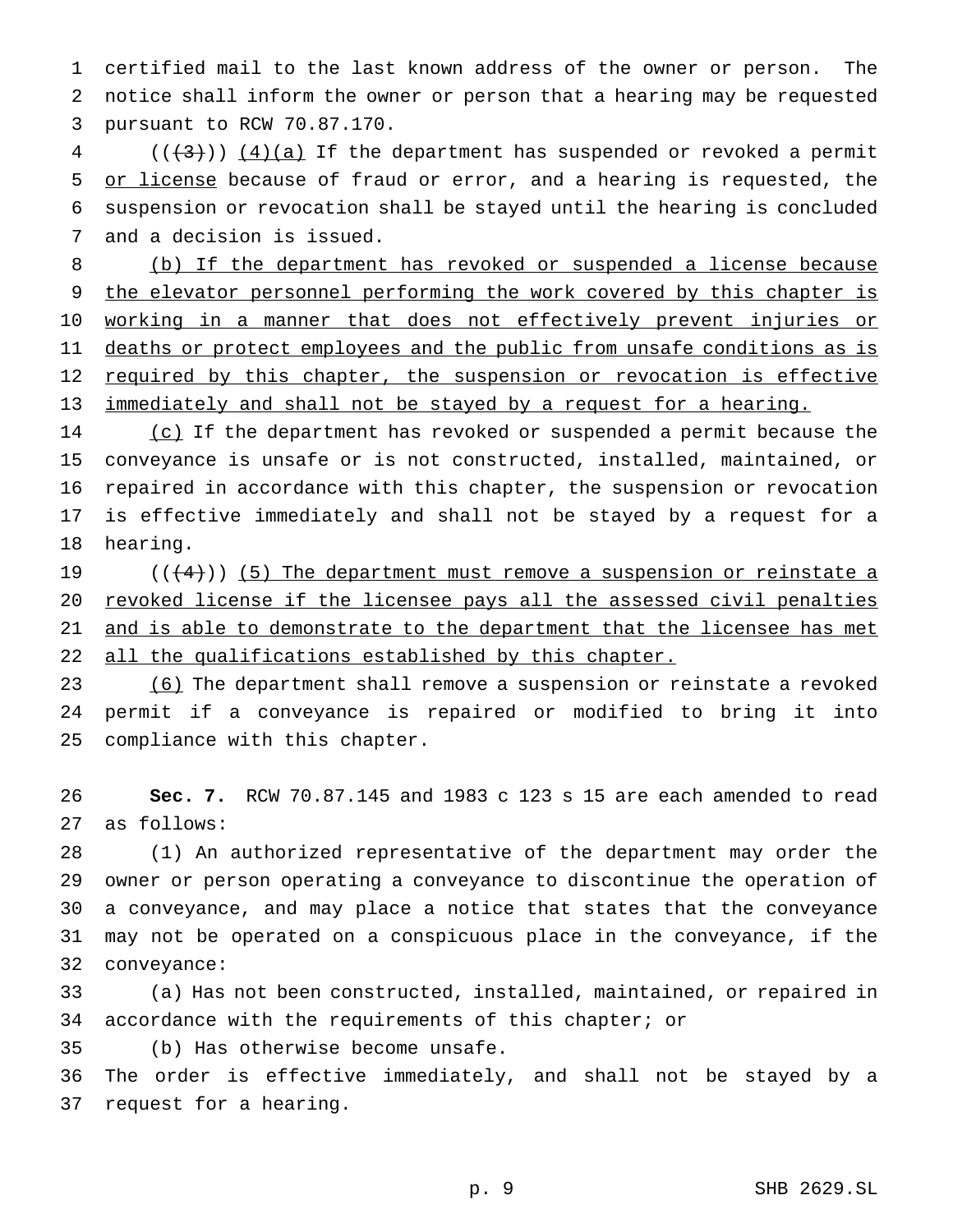(2) The department shall prescribe a form for the order to discontinue operation. The order shall specify why the conveyance violates this chapter or is otherwise unsafe, and shall inform the owner or operator that he or she may request a hearing pursuant to RCW 70.87.170. A request for a hearing does not stay the effect of the order.

 (3) The department shall rescind the order to discontinue operation if the conveyance is fixed or modified to bring it into compliance with this chapter.

 (4) An owner or a person that knowingly operates or allows the operation of a conveyance in contravention of an order to discontinue operation, or removes a notice not to operate, is:

13 (a) Guilty of a misdemeanor; and

(b) Subject to a civil penalty under RCW 70.87.185.

 (5) The department may conduct random on-site inspections and tests on existing installations, witnessing periodic inspections and testing 17 in order to ensure satisfactory performance by licensed persons, firms, 18 or companies, and assist in development of public awareness programs.

 **Sec. 8.** RCW 70.87.170 and 1983 c 123 s 16 are each amended to read as follows:

 (1) Any person aggrieved by an order or action of the department 22 denying, suspending, revoking, or refusing to renew a permit or 23 license; assessing a penalty for a violation of this chapter; or ordering the operation of a conveyance to be discontinued, may request a hearing within fifteen days after notice the department's order or action is received. The date the hearing was requested shall be the date the request for hearing was postmarked. The party requesting the hearing must accompany the request with a certified or cashier's check for two hundred dollars payable to the department. The department shall refund the two hundred dollars if the party requesting the hearing prevails at the hearing; otherwise, the department shall retain the two hundred dollars.

 If the department does not receive a timely request for hearing, the department's order or action is final and may not be appealed.

 (2) If the aggrieved party requests a hearing, the department shall ask an administrative law judge to preside over the hearing. The hearing shall be conducted in accordance with chapter 34.05 RCW.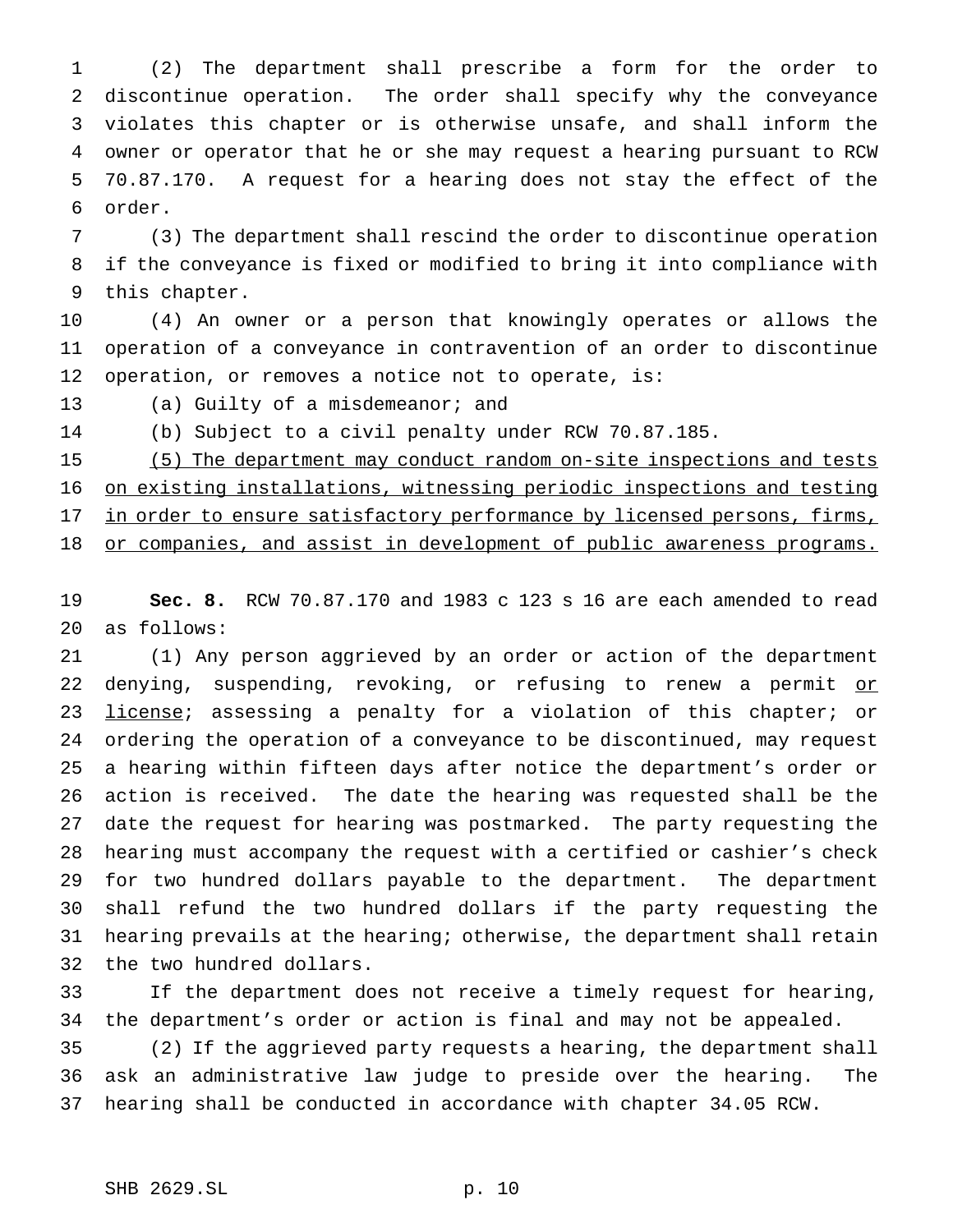**Sec. 9.** RCW 70.87.180 and 1983 c 123 s 17 are each amended to read as follows:

 (1) The construction, installation, relocation, alteration, maintenance, or operation of a conveyance without a permit by any person owning or having the custody, management, or operation thereof, except as provided in RCW 70.87.080 and 70.87.090, is a misdemeanor. Each day of violation is a separate offense. No prosecution may be maintained where the issuance or renewal of a permit has been requested but upon which no action has been taken by the department.

 (2) The construction, installation, relocation, alteration, 11 maintenance, or operation of a conveyance without a license by any person is a misdemeanor. Each day of violation is a separate offense. No prosecution may be maintained where the issuance or renewal of a 14 license has been requested by an applicant but upon which no action has 15 been taken by the department.

 NEW SECTION. **Sec. 10.** A new section is added to chapter 70.87 RCW to read as follows:

 No person shall erect, construct, wire, alter, replace, maintain, remove, or dismantle any conveyance contained within a building or structures within the jurisdiction of this state unless he or she has an elevator mechanic license and the person is working under the direct supervision of a person, firm, or company who has an elevator contractors license pursuant to this chapter. A person, firm, or company is not required to have an elevator contractors license for removing or dismantling conveyances that are destroyed as a result of a complete demolition of a secured building or structure or where the building is demolished back to the basic support structure whereby no access is permitted therein to endanger the safety and welfare of a person.

 NEW SECTION. **Sec. 11.** A new section is added to chapter 70.87 RCW to read as follows:

 The department may adopt the rules necessary to establish and administer the elevator safety advisory committee. The purpose of the advisory committee is to advise the department on the adoption of rules that apply to conveyances; methods of enforcing and administering this chapter; and matters of concern to the conveyance industry and to the individual installers, owners, and users of conveyances. The advisory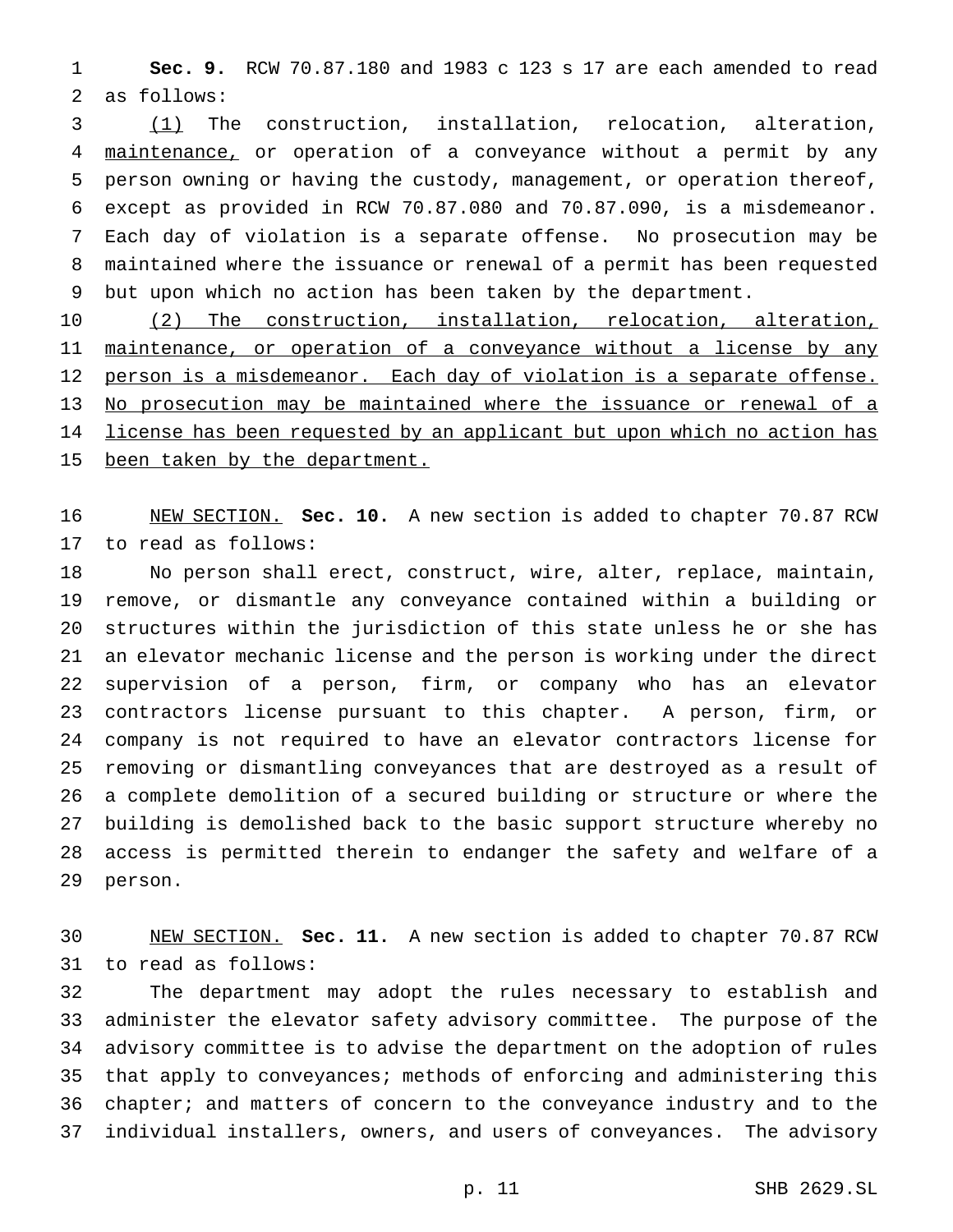committee consists of five persons appointed by the director of the department or his or her designee with the advice of the chief elevator inspector. The committee members shall serve four years.

 The committee shall meet on the third Tuesday of February, May, August, and November of each year, and at other times at the discretion of the chief of the elevator section. The committee members shall serve without per diem or travel expenses.

 The chief elevator inspector shall be the secretary for the advisory committee.

 NEW SECTION. **Sec. 12.** A new section is added to chapter 70.87 RCW to read as follows:

 (1) Any person, firm, or company wishing to engage in the business of installing, altering, servicing, replacing, or maintaining elevators, dumbwaiters, escalators, or moving sidewalks within the jurisdiction must make application for a license with the department on a form provided by the department and be a registered general or specialty contractor under chapter 18.27 RCW.

 (2) Any person wishing to engage in installing, altering, repairing, or servicing elevators, dumbwaiters, escalators, or moving sidewalks within the jurisdiction must make application for a license with the department on a form provided by the department.

 (3) No elevator contractor license may be granted to any person or firm who has not proven to possess the following qualifications:

 (a) Five years' work experience in the elevator industry in construction, maintenance, and service or repair, as verified by current and previous elevator contractor licenses to do business; or

 (b) Satisfactory completion of a written examination administered by the department on this chapter and the rules adopted under this chapter.

 (4) No elevator mechanic license may be granted to any person who has not proven to possess the following qualifications:

 (a) An acceptable combination of documented experience and education credits: Not less than three years' work experience in the elevator industry, in construction, or maintenance and service or repair, as verified by current and previous employers licensed to do business in this state; and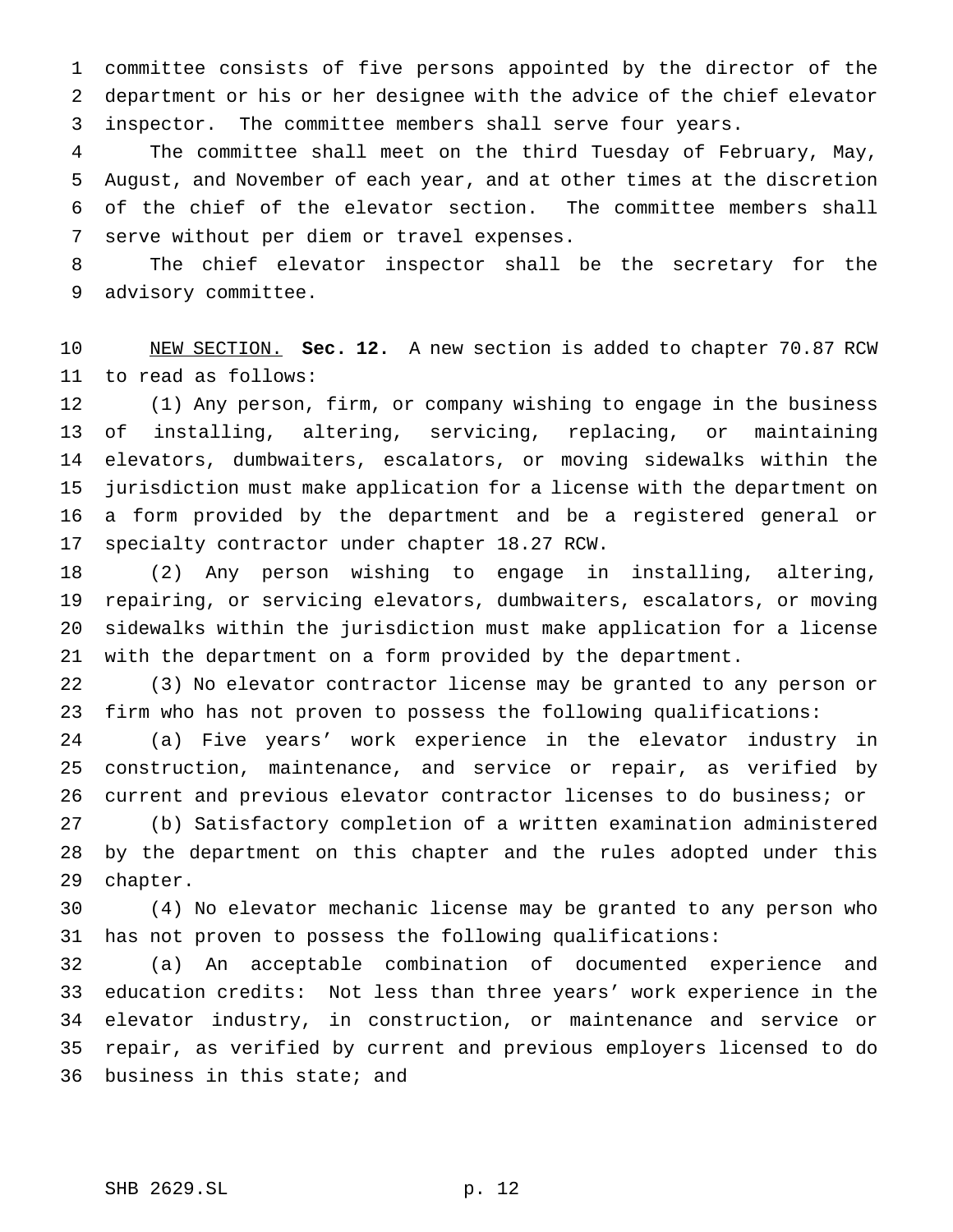(b) Satisfactory completion of a written examination administered by the department on this chapter and the rules adopted under this chapter.

 (5) Any person who furnishes the department with acceptable proof that he or she has worked as an elevator constructor, or as a maintenance or repair person shall upon making application for a license and paying the license fee is entitled to receive a license without an examination. The person must have:

 (a) Worked without direct and immediate supervision for an elevator contractor licensed to do business in this state. This employment may not be less than three years immediately before the effective date of this act. The person must make application within one year of the effective date of this act;

 (b) Obtained a certificate of completion and successfully passed the mechanic examination of a nationally recognized training program for the elevator industry such as the national elevator industry educational program or its equivalent; or

 (c) Obtained a certificate of completion of an apprenticeship program for an elevator mechanic, having standards substantially equal to those of this chapter, and registered with the Washington state apprenticeship and training council.

 (6) A license must be issued to an individual holding a valid license from a state having entered into a reciprocal agreement with the department and having standards substantially equal to those of this chapter, upon application and without examination.

 NEW SECTION. **Sec. 13.** A new section is added to chapter 70.87 RCW to read as follows:

 (1) Upon approval of an application, the department may issue a license that is biannually renewable. The fee for the license and for any renewal shall be set by the department in rule.

 (2) The department may issue temporary elevator mechanic licenses. These temporary elevator mechanic licenses will be issued to those certified as qualified and competent by licensed elevator contractors. The company shall furnish proof of competency as the department may require. Each license must recite that it is valid for a period of thirty days from the date of issuance and for such particular elevators or geographical areas as the department may designate, and otherwise entitles the licensee to the rights and privileges of an elevator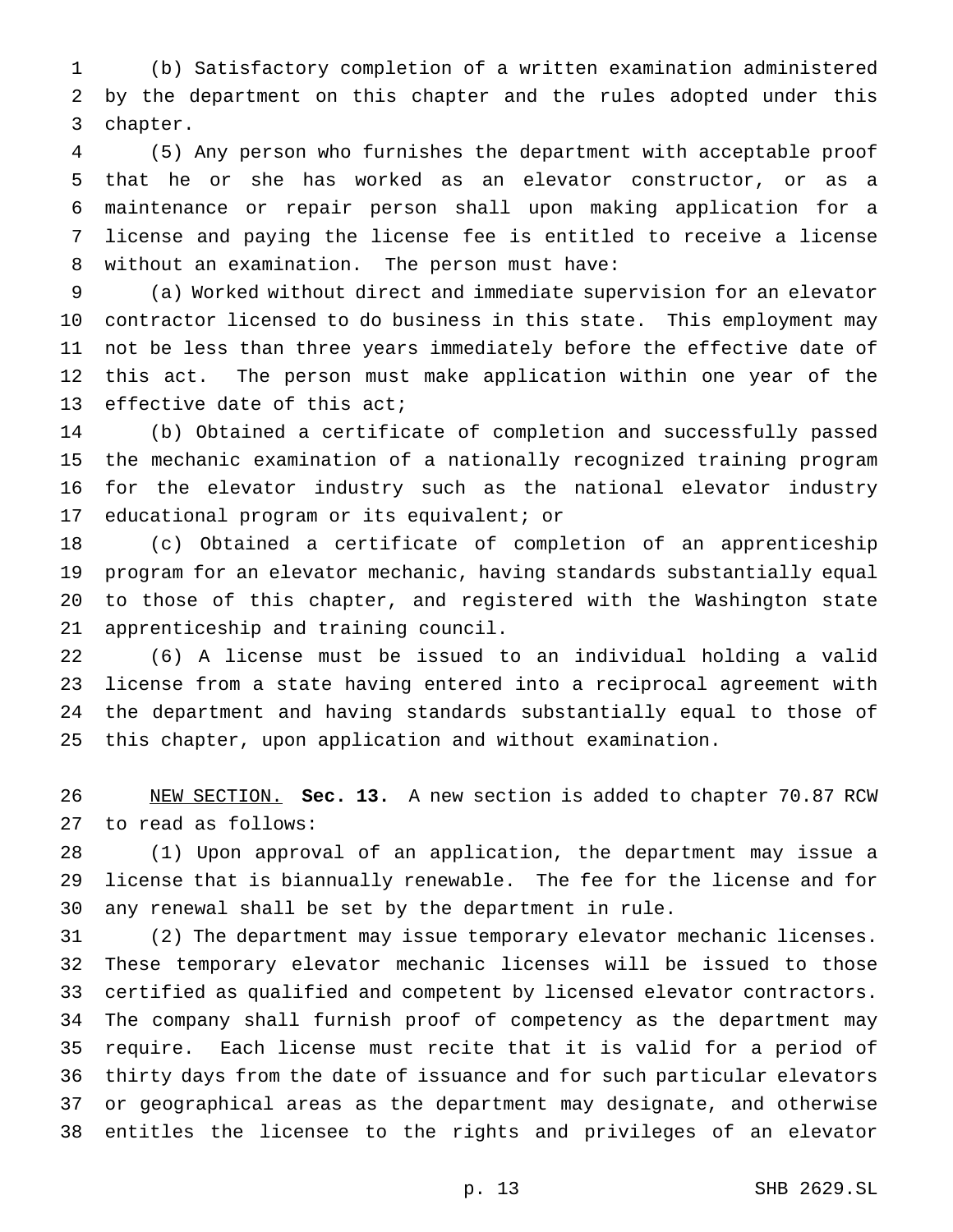mechanic license issued in this chapter. A temporary elevator mechanic license must be renewed by the department and a fee as established in rule must be charged for any temporary elevator mechanic license or renewal.

 (3) The renewal of all licenses granted under this section is conditioned upon the submission of a certificate of completion of a course designed to ensure the continuing education of licensees on new and existing rules of the department. The course must consist of not less than eight hours of instruction that must be attended and completed within one year immediately preceding any license renewal.

 (4) The courses must be taught by instructors through continuing education providers that may include, but are not limited to, association seminars and labor training programs. The department must approve the continuing education providers. All instructors must be approved by the department and are exempt from the requirements of subsection (3) of this section with regard to his or her application for license renewal, provided that such applicant was qualified as an instructor at any time during the one year immediately preceding the scheduled date for such renewal.

 (5) A licensee who is unable to complete the continuing education course required under this section before the expiration of his or her license due to a temporary disability may apply for a waiver from the department. This will be on a form provided by the department and signed under the pains and penalties of perjury and accompanied by a certified statement from a competent physician attesting to the temporary disability. Upon the termination of the temporary disability, the licensee must submit to the department a certified statement from the same physician, if practicable, attesting to the termination of the temporary disability. At which time a waiver sticker, valid for ninety days, must be issued to the licensee and affixed to his or her license.

 (6) Approved training providers must keep uniform records, for a period of ten years, of attendance of licensees and must be available for inspection by the department at its request. Approved training providers are responsible for the security of all attendance records and certificates of completion. However, falsifying or knowingly allowing another to falsify attendance records or certificates of completion constitutes grounds for suspension or revocation of the approval required under this section.